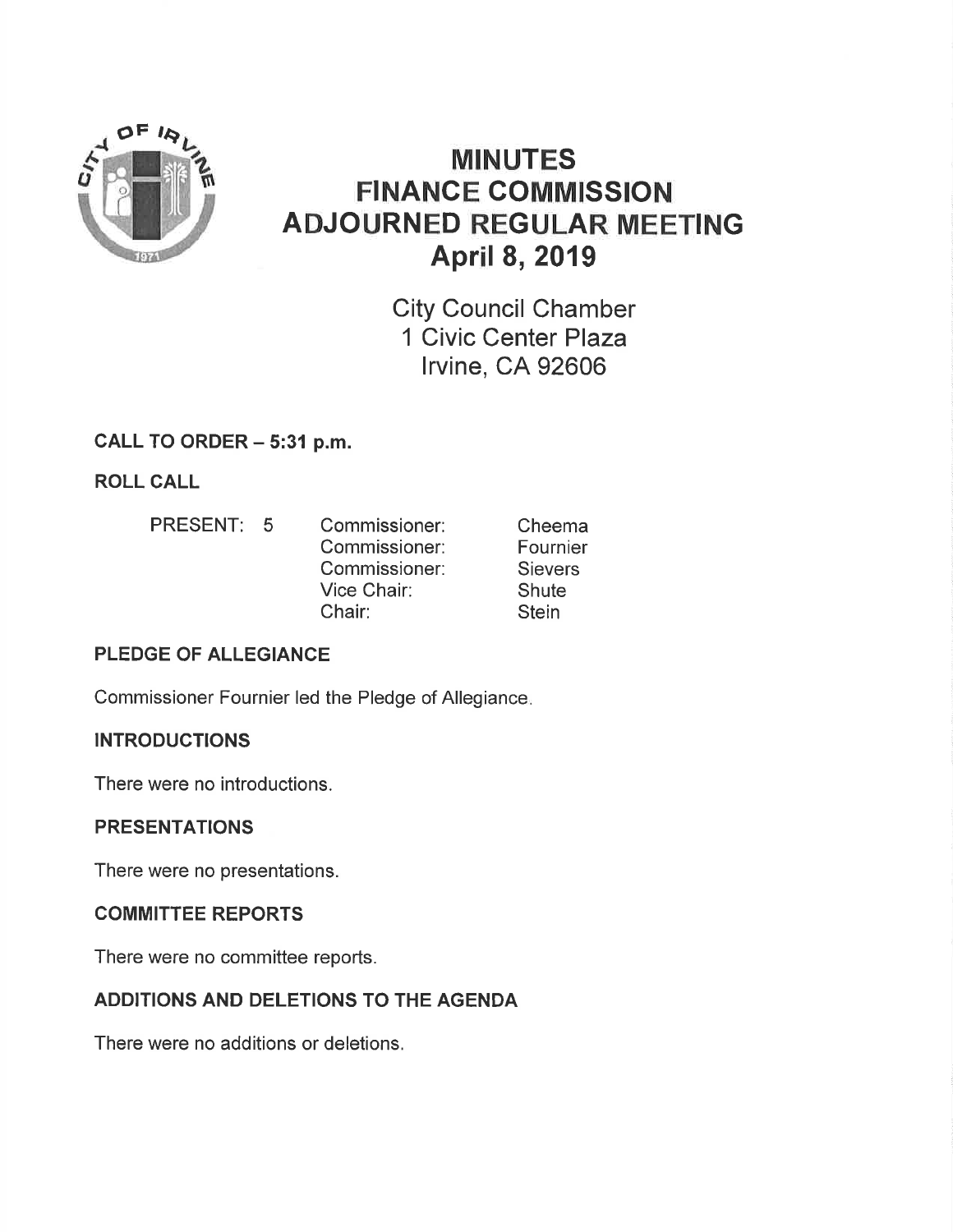### PUBLIC COMMENTS

There were no public comments

### COMMISSION BUSINESS

### 1. REVISIONS TO COMMUNITY SERVICES FEES AND POLICIES FOR ATHLETICS AND AQUATICS; UPDATES TO THE COST RECOVERY POLICY FOR COMMUNITY SERVICES PROGRAMS AND SERVICES; AND UPDATES TO THE GREAT PARK BALLOON AND CAROUSEL FEES

Kim Mahon, Senior Management Analyst, presented the report and answered questions. Dena Diggins, Community Services Manager, Sheila Driscoll, Community Services Manager, and Mike Dominguez, Community Services Administrator, also answered questions.

Commission discussion included: clarifying the sports field and aquatics permit category percentages; balloon reservations; resident vs. non-resident permit fees and the possibility of increasing subsidization of non-resident aquatic fees; and lap pool rates.

### RECOMMENDED AGTION; Moved by Chair Stein, seconded by Commissioner Shute, and unanimously carried to:

- 1) Recommend the City Council adopt – A RESOLUTION OF THE CITY<br>COUNCIL OF THE CITY OF IRVINE. CALIFORNIA TO UPDATE THE "ATHLETICS FACILITY RESERVATION POLICY" AND ATHLETIC **FACILITY RESERVATION FEES**
- 2) Recommend the City Council adopt - A RESOLUTION OF THE CITY COUNCIL OF THE CITY OF IRVINE, CALIFORNIA TO UPDATE THE "AQUATICS FACILITY RESERVATION POLICY" AND AQUATIC FACILITY RESERVATION FEES
- 3) Recommend the City Council adopt – A RESOLUTION OF THE CITY<br>COUNCIL OF THE CITY OF IRVINE, CALIFORNIA TO UPDATE THE "COMMUNITY SERVICES COST RECOVERY POLICY FOR PROGRAMS AND SERVICES''
- 4) Recommend the City Council adopt - A RESOLUTION OF THE CITY COUNCIL OF THE CITY OF IRVINE, CALIFORNIA TO UPDATE THE FEES FOR THE BALLOON AND THE CAROUSEL AT THE ORANGE COUNTY GREAT PARK

### 2. FISCAL YEAR 2019-20 LANDSCAPE, LIGHTING AND PARK MAINTENANCE ASSESSMENT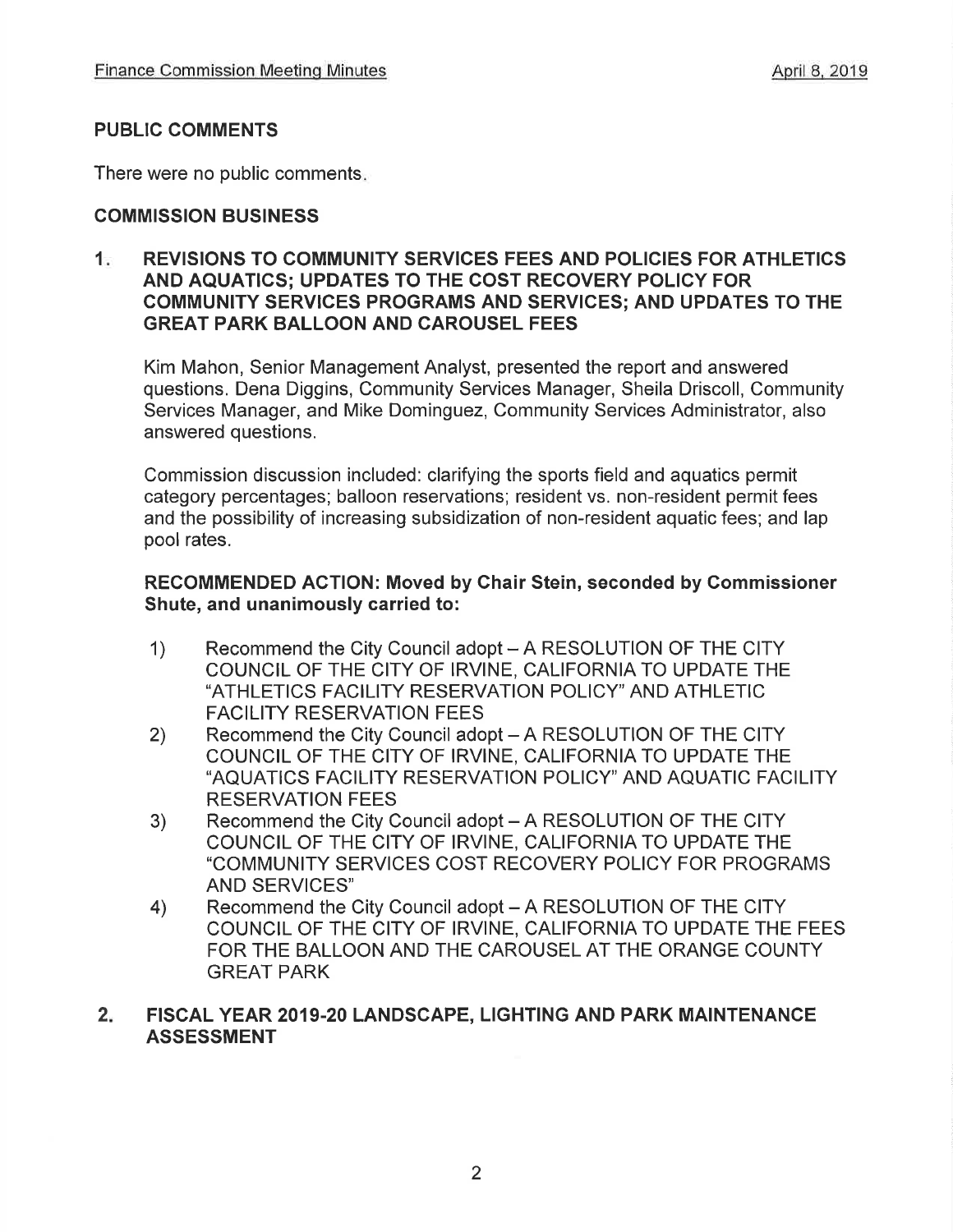Patricia Song, Manager of Fiscal Services, presented the report and answered questions. Kristin Griffith, Director of Financial Management & Strategic Planning, and Jay Ponce, Senior Management Analyst, also answered questions,

Commission discussion included: allowed methodology for applying the CPl, including the option of not applying the CPI in the alternative cost comparisons; the average residential assessment; evaluating options to reduce future utility costs; and ownership and maintenance responsibility of the City's street lights.

### RECOMMENDED AGTION: Moved by Commissioner Sievers, seconded by Gommissioner Cheema, and unanimously carried to:

Recommend that the City Council adopt - A RESOLUTION OF THE CITY COUNCIL OF THE CITY OF IRVINE, CALIFORNIA, DECLARING ITS INTENTION TO LEVY AND COLLECT ANNUAL ASSESSMENTS, APPROVING THE ENGINEER'S ANNUAL LEVY REPORT AND ORDERING THE LEVY AND COLLECTION OF ASSESSMENTS FOR THE ¡RVINE LANDSCAPE, LIGHTING AND PARK MAINTENANCE ASSESSMENT, FISCAL YEAR 2019-20

#### $3.$ COST OF SERVICES ANALYSIS AND RELATED FEE RECOMMENDATIONS FOR CITY CLERK, PUBLIC SAFETY AND DEVELOPMENT-RELATED **SERVICES**

Amy Roblyer, Senior Management Analyst, presented the report and answered questions. Pete Carmichael, Director of Community Development, was also present and answered questions.

Commission discussion included: clearly defining how the number of employees within a company are counted when applying for a business license; the proposed CPI increase in 2021; and the improved efficiencies from the Eden upgrade,

### RECOMMENDED AGTION: Moved by Chair Stein, seconded by Vice Ghair Shute, and unanimously carried to:

- 1) Recommend the City Council approve the proposed hourly rate calculation methodology for development-related, Public Safety, and City Clerk services.
- Recommend the City Council adopt A RESOLUTION OF THE CITY COUNCIL OF THE CITY OF IRVINE, CALIFORNIA, REPLACING CITY COUNCIL RESOLUTION NO. 13-50 AND ESTABLISHING DEVELOPMENT PROCESSING AND INSPECTION FEES, REPLACING AND SUPERSEDING ALL PREVIOUS RESOLUTIONS THAT ARE INCONSISTENT THEREWITH 2)
- Recommend the City Council adopt A RESOLUTION OF THE CITY COUNC]L OF THE CITY OF IRVINE, CALIFORNIA, ESTABLISHING FEES FOR SERVICES RELATED TO THE CITY CLERK SECTION, REPLACING AND SUPERSEDING ALL PREVIOUS RESOLUTIONS THAT ARE INCONSISTENT THEREWITH 3)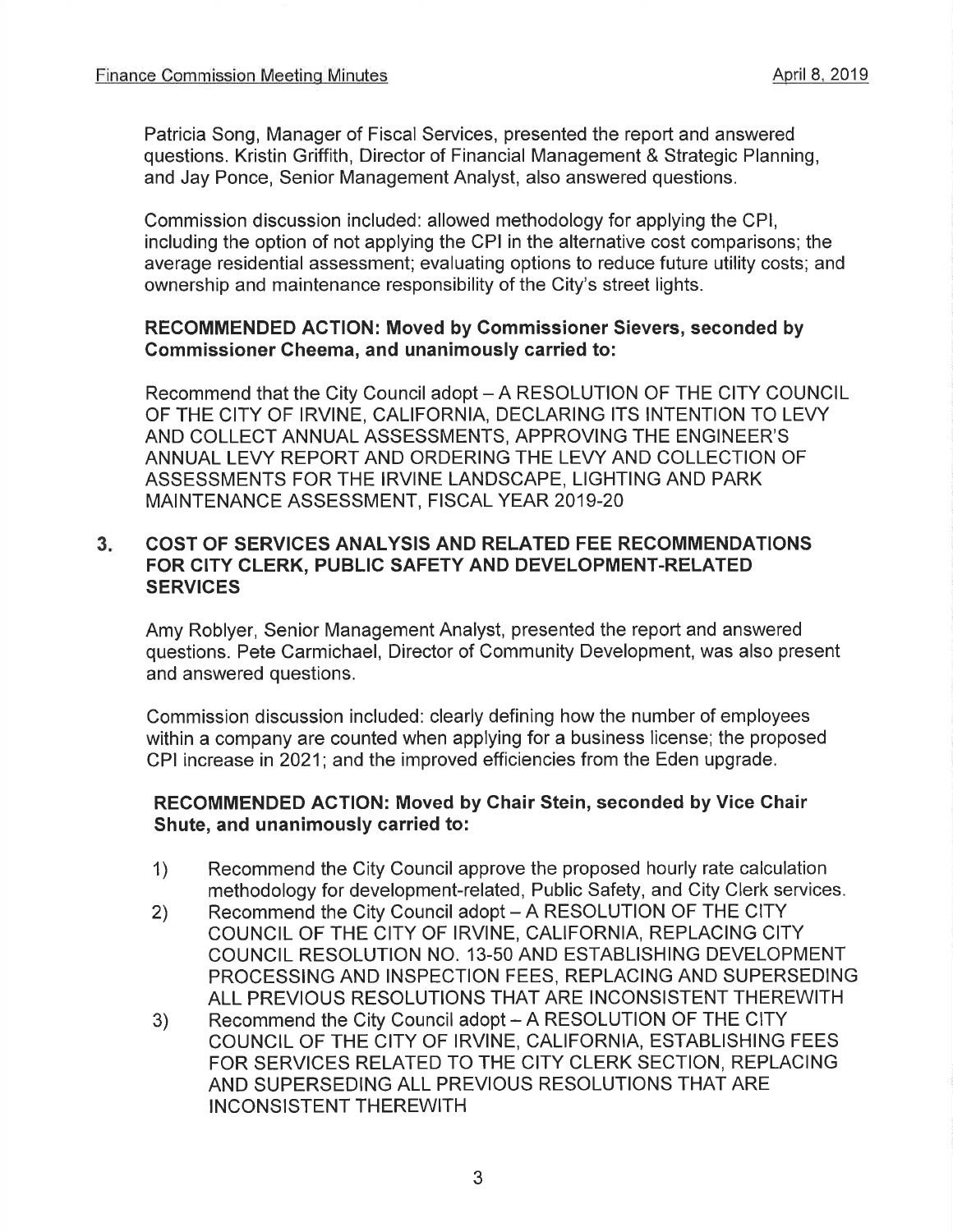Recommend the City Council adopt - A RESOLUTION OF THE CITY COUNCIL OF THE CITY OF IRVINE, CALIFORNIA, ESTABLISHING FEES FOR SERVICES RELATED TO PUBLIC SAFETY, REPLACING AND SUPERSEDING ALL PREVIOUS RESOLUTIONS THAT ARE <sup>I</sup>NCONSISTENT THEREWITH 4)

### 4. FISGAL YEAR 2019.21 BUDGET

### CITY MANAGER'S / NON-DEPARTMENTAL PRESENTATION

Marianna Marysheva, Assistant City Manager, presented the City Manager's Office/Non-Departmental proposed budget for 2019-21 and answered questions. Veronica Dolleschel, Senior Management Analyst, was also present and answered questions.

Commission discussion included: clarifying how HID Assessments are accounted for in the budget; current City Council policy on pension paydown; Barclay Theater HVAC funding; aligning school support funding between IUSD and TUSD based on residency; eliminated vs. relocated positions; and the OCFA agreement and next steps.

### COMMUNITY SERVICES PRESENTATION

Mike Dominguez, Community Services Administrator, introduced the department budget and answered questions. Kim Mahon, Senior Management Analyst, presented the Community Services Proposed Budget for 2019-21 and answered questions.

Commission discussion included: the current method of accounting for balloon envelope replacement; the impact of maintaining current staffing levels with upcoming new community centers; staff recommendation for balloon, ridership numbers, the percentage of riders that are lrvine residents, and the cost per resident; the net cost of the balloon if sponsorship opportunities are considered; and the financial impacts of seasonal balloon operation.

### PUBLIC WORKS PRESENTATION

Mark Steuer, Director of Public Works, introduced the department budget and answered questions. Jay Ponce, Senior Management Analyst, presented the Public Works Proposed Budget for 2019-21 and answered questions.

Commission discussion included: utilizing gas tax funds; anticipated future increases in contract services; pavement rehabilitation funding; and the status of the strategic energy plan.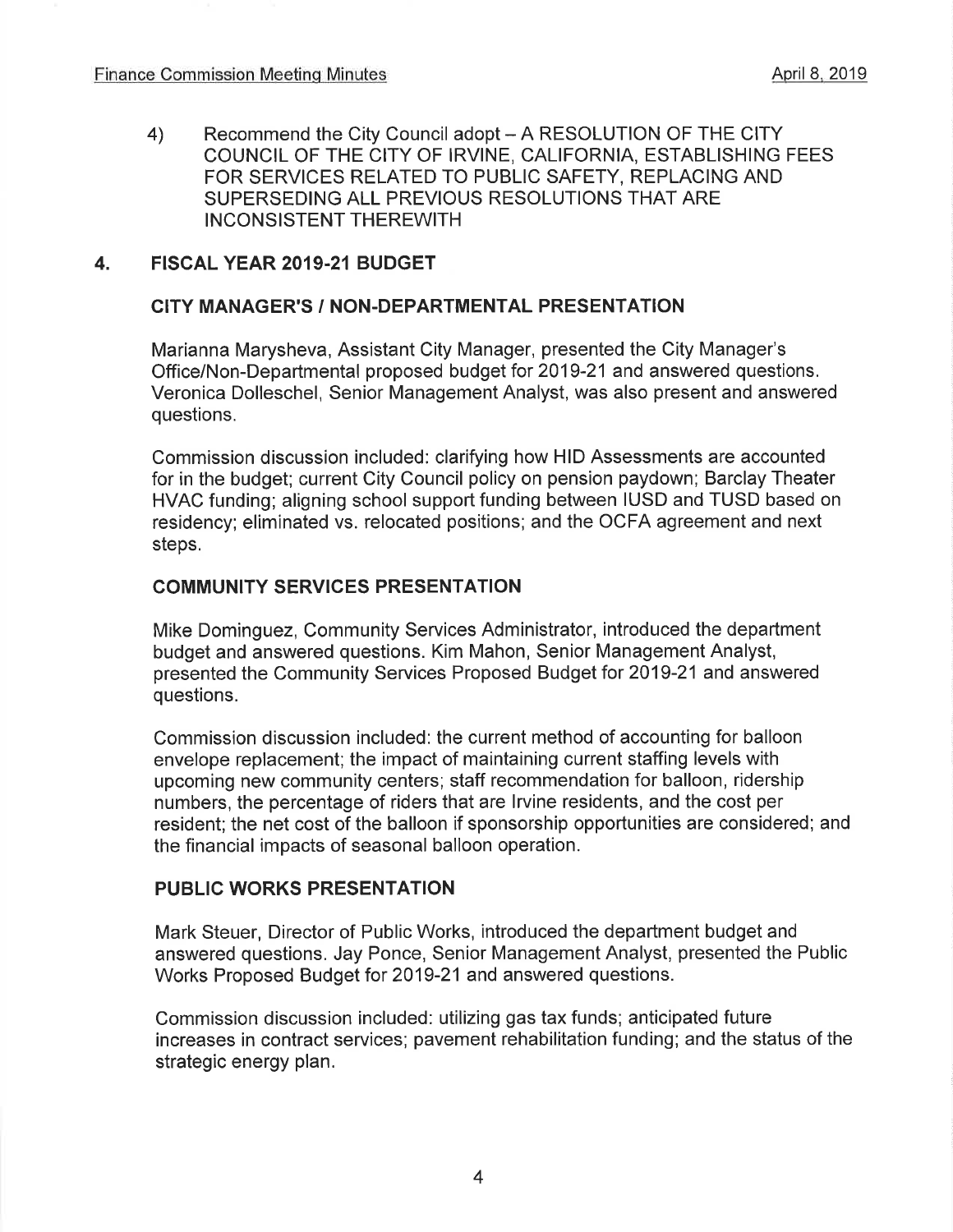# CAPITAL IMPROVEMENT PROJECTS PRESENTATION

Jay Ponce, Senior Management Analyst, presented the Capital lmprovement Projects Proposed Budget for 2019-21 and answered questions. Chris Koster, Deputy Director of Orange County Great Park, Darlene Nicandro, Deputy Director of Community Services, and Jim Houlihan, Manager of Engineering, were also present and answered questions.

Commission discussion included: an explanation of the Marine Way project modifications; allocating the Department of Finance settlement funds to unfunded projects; the cost and timing of the temporary relocation of the Farm and Food Lab; and upgrading concession stands at the Orange County Great Park to meet OC Health Care Agency regulations for selling hot foods.

### TRANSPORTATION PRESENTATION

Mark Linsenmeyer, Director of Transportation, introduced the department budget and answered questions. Jay Ponce, Senior Management Analyst, presented the Transportation Proposed Budget for 2019-21 and answered questions.

Commission discussion included: electric vehicle charging station fees and locations; iShuttle vehicle replacement; and evaluating the City's streets and infrastructure to accommodate autonomous vehicles.

# GOMMUNITY DEVELOPMENT PRESENTATION

Pete Carmichael, Director of Community Development, introduced the department budget and answered questions. Amy Roblyer, Senior Management Analyst, presented the Community Development Proposed Budget for 2019-21 and answered questions.

Commission discussion included: the City's build-out rate; addressing the state's Regional Housing Needs Analysis; and the improved efficiencies from the transition to electronic plan check.

### PUBLIC SAFETY PRESENTATION

Commander Michael Kent introduced the Public Safety Proposed Budget for 2019- 21 and answered questions.

Commission discussion included: potential impacts of the proposed OCFA agreement to the Public Safety budget; an update on police canine and mounted horse unit programs; and the transition from hard-wired computers to tablets in patrol vehicles; operating efficiency and the number of sworn officers per capita.